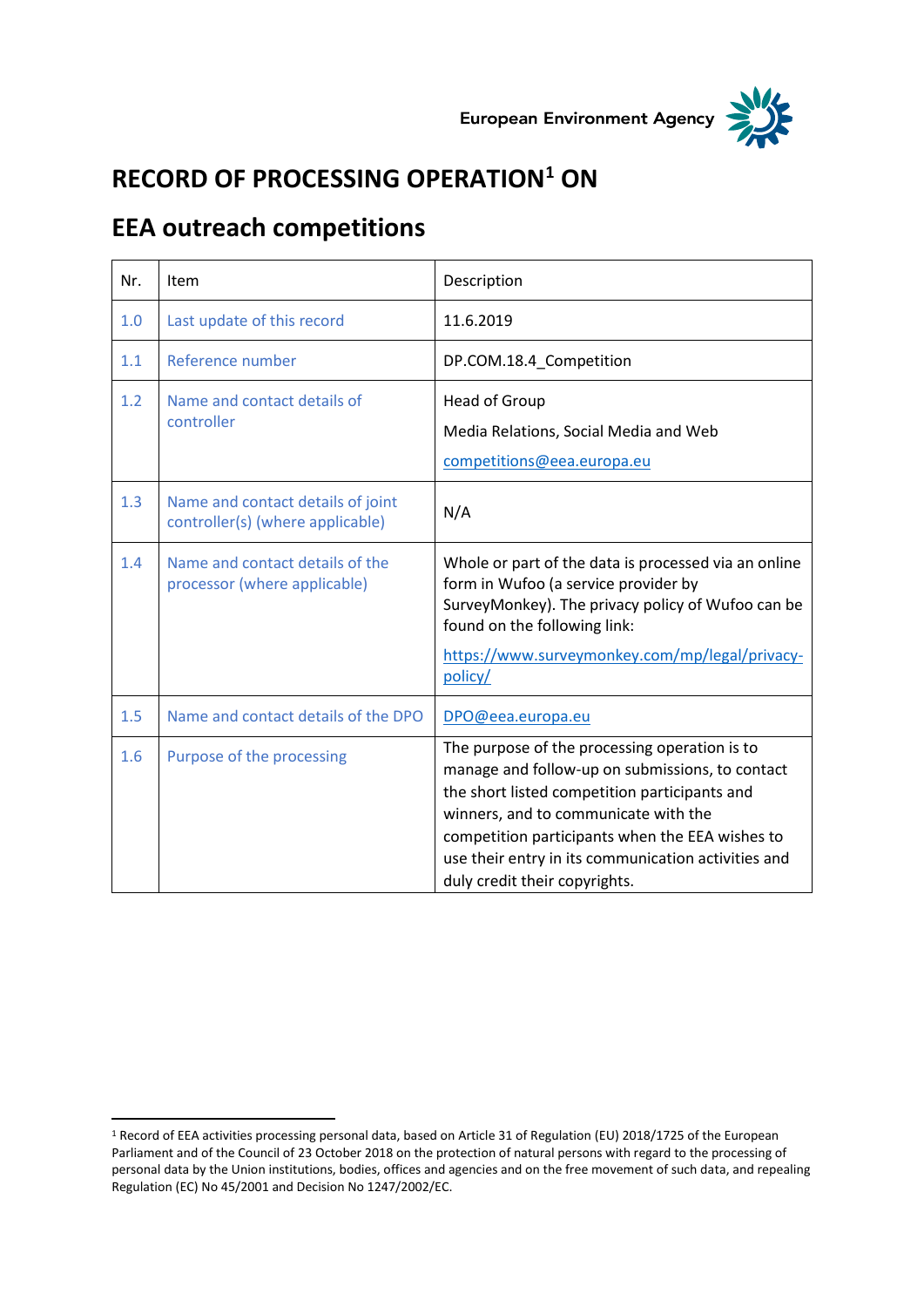| Nr. | Item                                                                                                | Description                                                                                                                                                                                                                                                                                                                                                                                                                                                                                                                                                                                                                                                                                                                                          |
|-----|-----------------------------------------------------------------------------------------------------|------------------------------------------------------------------------------------------------------------------------------------------------------------------------------------------------------------------------------------------------------------------------------------------------------------------------------------------------------------------------------------------------------------------------------------------------------------------------------------------------------------------------------------------------------------------------------------------------------------------------------------------------------------------------------------------------------------------------------------------------------|
| 1.7 | Description of categories of persons<br>whose data the EEA processes and<br>list of data categories | The personal data collected and processed refers<br>to any eligible person with full access to the web<br>that decides to submit an application for entering<br>into the competition.<br>The personal data collected includes administrative<br>data, contact information and information specific<br>to the entry. The compulsory fields are title, name,<br>e-mail address, telephone number, country of<br>citizenship and age of the competition participant<br>(according to the selection criteria specified in the<br>terms and conditions of the competition,<br>geographical and age restrictions may be applied),<br>competition category, title of the entry,<br>accompanying text and information about where<br>the entry was captured. |
|     |                                                                                                     | Any personal information the competition<br>participants choose to display in their submissions,<br>including the text, will not be collected and further<br>processed by the EEA. The possible privacy issues<br>resulting from such cases remain the responsibility<br>of the competition participants.                                                                                                                                                                                                                                                                                                                                                                                                                                            |
| 1.8 | Time limit for keeping the data                                                                     | Information about age, email address, country of<br>citizenship and telephone numbers of the entrants<br>are stored for two full years after the completion of<br>the competition, marked by the announcement of<br>the winners. This retention period is appropriate to<br>the purpose of managing the competition while it is<br>still on going and communicating with the<br>competition participants when the EEA wishes to<br>use the entry in its communication activities. Only<br>aggregated and anonymous personal data is<br>processed and kept for statistical purposes after<br>that date.                                                                                                                                               |
|     |                                                                                                     | As the copyright of the entries remains with<br>competition participants, participant's names are<br>retained for duly crediting copyright owner when<br>using their entries in EEA communication activities.                                                                                                                                                                                                                                                                                                                                                                                                                                                                                                                                        |
|     |                                                                                                     | SurveyMonkey records respondent IP addresses in<br>backend logs and delete them after 13 months. EEA<br>has no access to this data.                                                                                                                                                                                                                                                                                                                                                                                                                                                                                                                                                                                                                  |